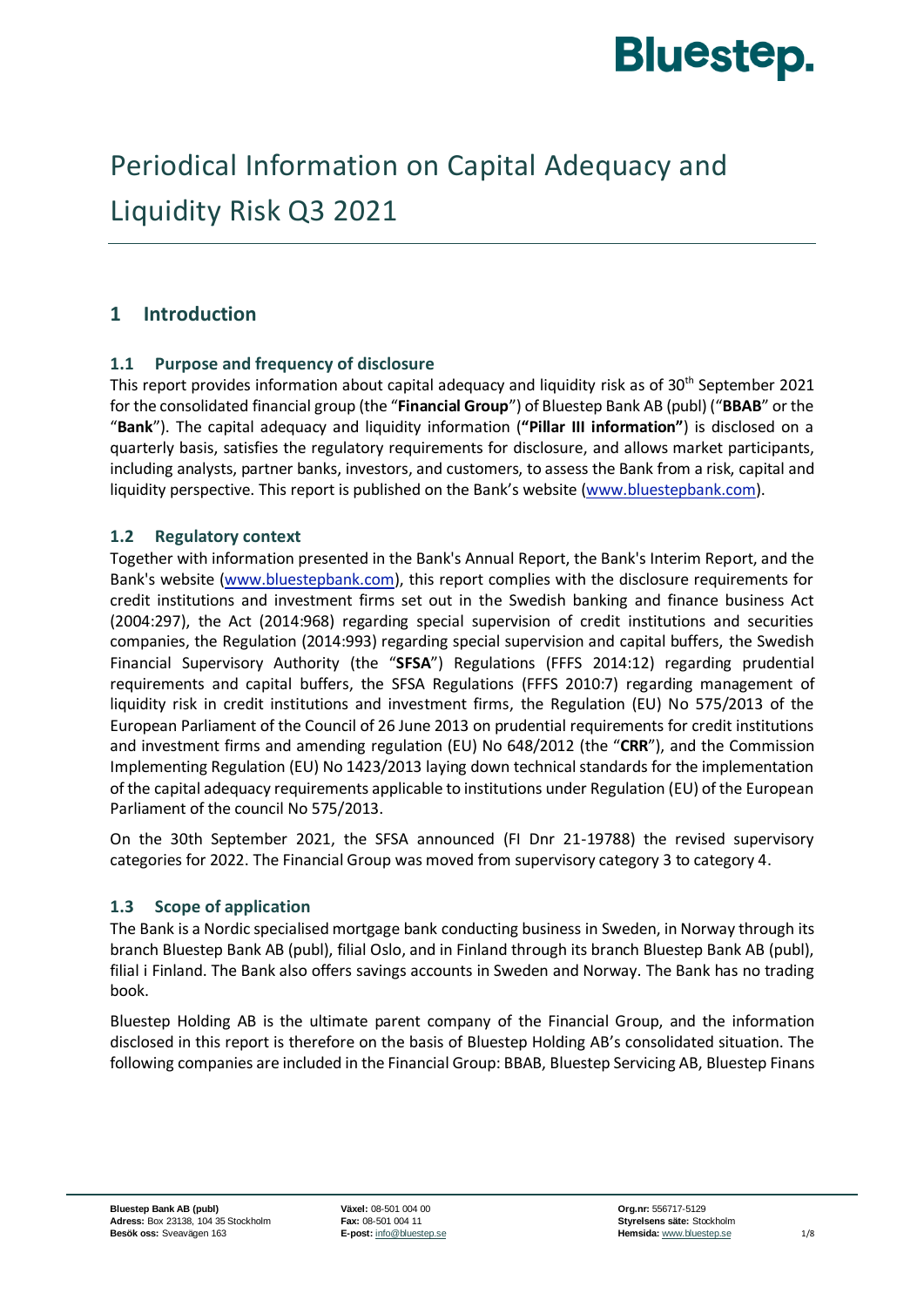# **Bluestep.**

Funding No 1 AB, Bluestep Mortgage Securities No 2 DAC<sup>1</sup>, Bluestep Mortgage Securities No 3 DAC<sup>2</sup>, and Bluestep Mortgage Securities No 4 DAC (listed). All entities are subject to full consolidation.

The figure below shows the financial and bank group structures.





# **1.4 Exclusion of non-material, proprietary and confidential information**

The information in this report is prepared solely to meet the disclosure requirements, and to provide certain specified information about capital adequacy and liquidity risk, and for no other purpose. The disclosures do not constitute any form of financial statements relating to the Financial Group, or any form of contemporary or forward-looking record or opinion about the Financial Group.

In order not to conflict with requirements under accounting standards, and to ease the validation process, the quantitative basis of the disclosures is extracted from the mandated set of reporting explaining the annual financial statements unless otherwise mentioned.

In accordance with Article 432 in the CRR, the Board may choose to omit certain information from publication of this report if the information is deemed immaterial, proprietary, or confidential. These conditions are specified in the regulation as:

- Information is regarded as material if its omission or misstatement could change or influence the assessment or decision of a user relying on that information for the purpose of making economic decisions.
- Information is regarded as proprietary if disclosing it to the public would undermine the Bank's competitive positions.
- Information is regarded as confidential if the Bank has obligations to customers or other counterparty relationships binding it to confidentiality.

If this would be the case, the Bank will state the fact that the specific items of information are not disclosed.

<sup>1</sup> Since February 2019, Bluestep Mortgage Securities NO 2 DAC is a dormant company with no activity and is under liquidation.

<sup>&</sup>lt;sup>2</sup> Since May 2020, Bluestep Mortgage Securities NO 3 DAC is a dormant company with no activity and is under liquidation.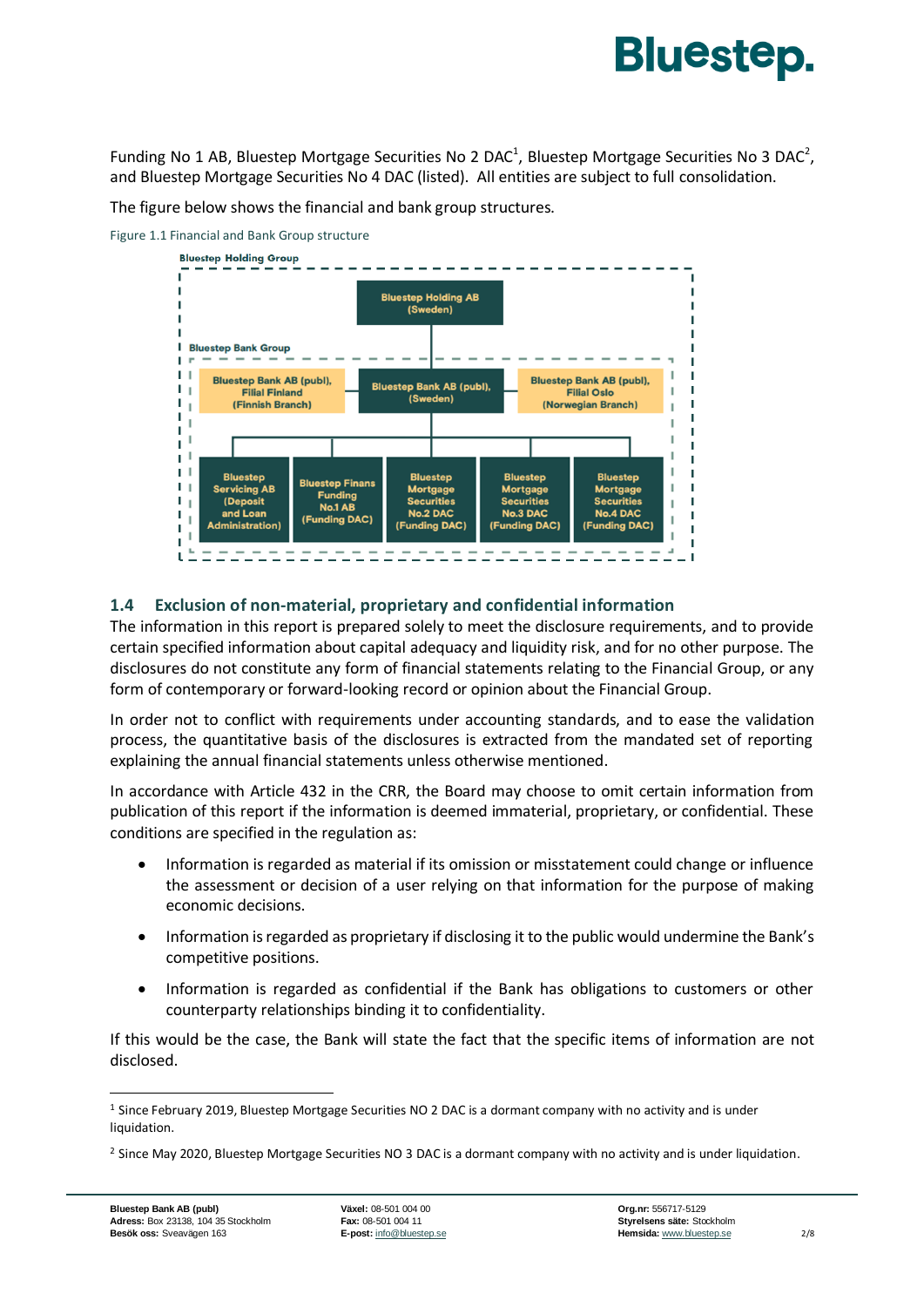

# **2 Capital adequacy position**

This section addresses the own funds and capital adequacy of the Financial Group, as well as information about the methodology, requirements and conclusions.

#### **2.1 Own funds**

BBAB and the Financial Group shall at all times satisfy Common Equity Tier 1 capital ("**CET1**") ratio of at least 4.5%, Tier 1 capital ratio of at least 6%, total capital ratio of at least 8%, and the institutionspecific buffer requirements.

Own funds and its composition are shown in the table below.

| Table 2.1 Own funds for the Financial Group |  |  |
|---------------------------------------------|--|--|
|---------------------------------------------|--|--|

| <b>Own Funds (M SEK)</b>                                                         | 30-Sep-21 | 31-Dec-20 |
|----------------------------------------------------------------------------------|-----------|-----------|
| Common Equity Tier 1 (CET1) capital: instruments and reserves                    |           |           |
| Capital instruments and the related share premium accounts                       | 4,477     | 4,477     |
| of which: instrument type 1                                                      | 4,477     | 4,477     |
| Retained earnings                                                                | 229       | 350       |
| Accumulated other comprehensive income (and other reserves)                      | $-7$      | $-17$     |
| Independently reviewed interim profits net of any foreseeable charge or dividend | 136       | $-121$    |
| CET 1 capital before regulatory adjustments                                      | 4,835     | 4,689     |
| CET1 capital regulatory adjustments                                              |           |           |
| Additional value adjustments (negative amount)                                   | $-1$      | $-1$      |
| Intangible assets (net of related tax liability) (negative amount)               | $-3,068$  | $-3,071$  |
| <b>CET1</b> capital                                                              | 1,766     | 1,617     |
| Tier 1 capital $(T1 = CET1 + AT1)$                                               | 1,766     | 1,617     |
| Total capital $(TC = T1 + T2)$                                                   | 1,766     | 1,617     |
| Total risk weighted assets                                                       | 8,271     | 8,223     |
| <b>Capital ratios and buffers</b>                                                |           |           |
| CET1 (as a % of total risk exposure amount)                                      | 21.4%     | 19.7%     |
| T1 (as a % of total risk exposure amount)                                        | 21.4%     | 19.7%     |
| TC (as a % of total risk exposure amount)                                        | 21.4%     | 19.7%     |
| Institution specific buffer requirement                                          | 2.9%      | 2.9%      |
| of which capital conservation buffer requirement                                 | 2.5%      | 2.5%      |
| of which countercyclical buffer requirement                                      | 0.4%      | 0.4%      |
| CET1 available to meet buffers (as a % of risk exposure amount)                  | 13.4%     | 11.7%     |

### **2.2 Capital requirements**

Capital requirements are calculated as risk-based capital requirements, and leverage ratio requirements.

#### 2.2.1 Risk-based capital requirements

The risk-based capital requirements are calculated in accordance with the Swedish Acts, the SFSA Regulations and General Guidelines, and the CRR. The risk-based capital requirements consist of the Pillar I minimum capital requirements, the Pillar II capital requirements, and the combined buffer requirements.

The table below gives an overview of methods used for calculating the risk-based capital requirement.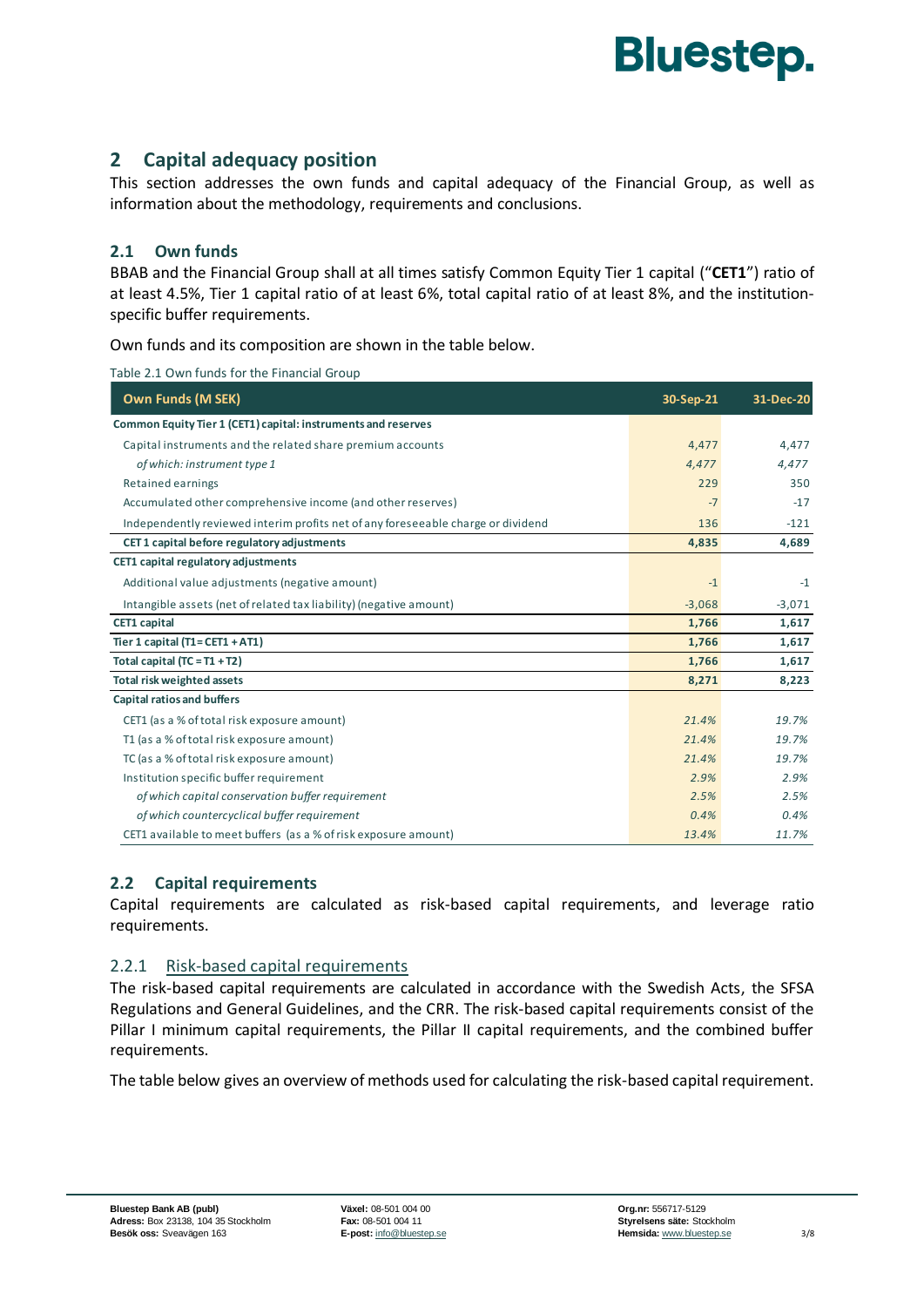# **Bluestep.**

| Risk-based capital requirements      |                            | Method                            |
|--------------------------------------|----------------------------|-----------------------------------|
| <b>Pillar I Capital Requirement</b>  |                            |                                   |
|                                      | Credit risk                | Standardised Approach             |
|                                      | CVA risk                   | <b>Standardised Approach</b>      |
| Minimum Capital Requirement          | Market risk                | Standardised Approach             |
|                                      | Operational risk           | Alternative Standardised Approach |
| <b>Pillar II Capital Requirement</b> |                            |                                   |
|                                      | Concentration risk         | <b>SFSA Method</b>                |
|                                      | Interest Rate risk         | SFSA Method                       |
|                                      | Credit Spread risk         | SFSA Method                       |
|                                      | Credit risk                | <b>Internal Method</b>            |
| Pillar II Requirement ("P2R")        | Foreign Exchange Rate risk | <b>Internal Method</b>            |
|                                      | Liquidity risk             | Internal Method                   |
|                                      | Operational risk           | <b>Internal Method</b>            |
|                                      | <b>Business risk</b>       | <b>Internal Method</b>            |
|                                      | Strategic risk             | Internal Method                   |
| Pillar II Guidance ("P2G")           |                            |                                   |
| <b>Combined Buffer Requirement</b>   |                            |                                   |
| <b>Countercyclical Capital</b>       |                            |                                   |
| Buffer ("CCyCB")                     |                            |                                   |
| Capital Conservation buffer          |                            |                                   |
| ("CCB")                              |                            |                                   |

Table 2.2 Methods for calculating risk-based capital requirement<br>Pick based capital requirements

*Pillar I minimum capital requirement:* The minimum capital requirements for capital adequacy under Pillar I is that own funds shall constitute of at least 8% of the risk weighted assets ("**RWAs**"). The capital adequacy regulations specify a minimum own funds requirement based on RWAs for credit risk, credit valuation adjustment, market risk (foreign exchange risk), and operational risk.

*Pillar II requirement ("P2R"):* Under Pillar II, the capital adequacy is assessed in relation to the risk profile, and for determining whether additional capital is required for risks not covered or not sufficiently covered by minimum capital requirement. As part of the Internal Capital and Liquidity Adequacy Assessment Process ("**ICLAAP**"), material risks are assessed in quantitative as well as qualitative terms, to determine the Pillar II capital requirement. In addition, the SFSA makes an assessment and formal decision of the applicable Pillar II capital requirement as part of the supervisory review and evaluation process ("**SREP**"). The Pillar II requirement is additional to Pillar I requirement.

*Pillar II guidance ("P2G"):* The Pillar II guidance ensures sufficient own funds for risks not covered or not sufficiently covered by other capital requirements, and to absorb losses under a financial shock. The SFSA makes formal decision of the applicable Pillar II guidance as part of the SREP.

*Combined buffer requirement:* Additional capital buffers held to absorb losses in periods of financial stress, and shall be met with CET1 capital.

The applicable countercyclical capital buffer ("**CCyCB**") factors are 0% in Sweden and Finland, and 1% in Norway.

The risk-based capital requirement is calculated based on the RWAs. The table below shows the breakdown of the RWAs for the Financial Group.

The Bank does not apply credit risk mitigation techniques.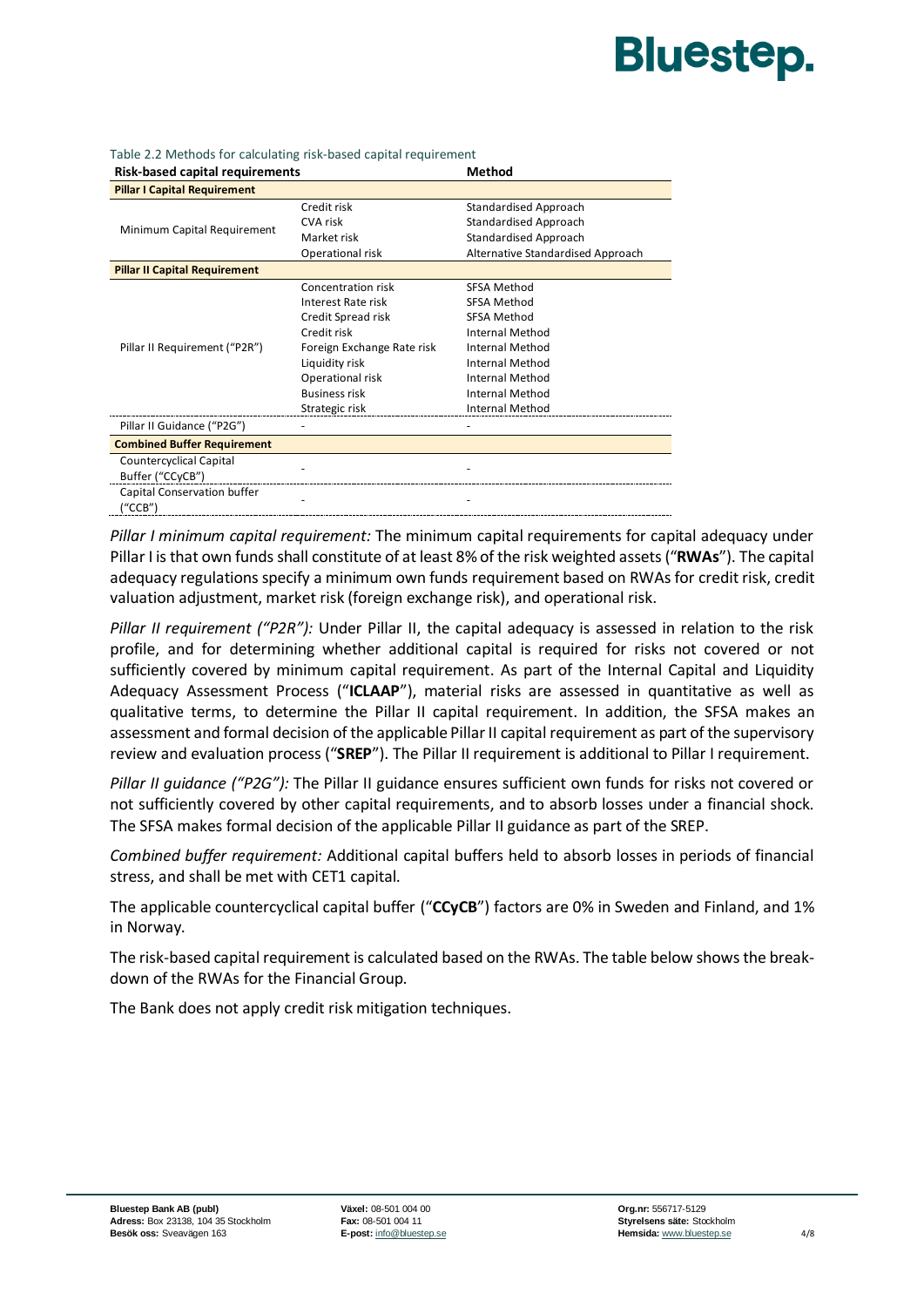# **Bluestep.**

Table 2.3 Risk weighted exposure amounts for the Financial Group

| <b>Risk Weighted Assets (M SEK)</b>                                                                             | 30-Sep-21 | 31-Dec-20 |
|-----------------------------------------------------------------------------------------------------------------|-----------|-----------|
| <b>TOTAL RISK WEIGHTED ASSETS</b>                                                                               | 8,271     | 8,223     |
| RISK WEIGHTED EXPOSURE AMOUNTS FOR CREDIT, COUNTERPARTY CREDIT AND DILUTION<br><b>RISKS AND FREE DELIVERIES</b> | 6,969     | 7,087     |
| Institutions                                                                                                    | 310       | 444       |
| Corporates                                                                                                      | $\Omega$  |           |
| Retail                                                                                                          | 32        | 558       |
| Secured by mortgages on immovable property                                                                      | 6,196     | 5,638     |
| Exposures in default                                                                                            | 312       | 324       |
| Covered bonds                                                                                                   | 28        | 29        |
| Claims on institutions and corporates with a short-term credit assessment                                       | $\Omega$  |           |
| Equity                                                                                                          | 11        | 11        |
| Other items                                                                                                     | 81        | 84        |
| TOTAL RISK EXPOSURE AMOUNT FOR POSITION, FOREIGN EXCHANGE AND COMMODITIES RISKS                                 | 449       | 310       |
| Foreign Exchange                                                                                                | 449       | 310       |
| <b>TOTAL RISK EXPOSURE AMOUNT FOR OPERATIONAL RISK</b>                                                          | 831       | 775       |
| TOTAL RISK EXPOSURE AMOUNT FOR CREDIT VALUATION ADJUSTMENT                                                      | 22        | 52        |

The total risk-based capital requirements for the Financial Group are shown in the table below.

#### Table 2.4 Total capital requirements for the Financial Group

| <b>Total capital requirements (M SEK)</b>                 | 30-Sep-21      | 31-Dec-20 |
|-----------------------------------------------------------|----------------|-----------|
| Pillar I capital requirement                              | 662            | 658       |
| of which credit risk                                      | 558            | 567       |
| of which market risk                                      | 36             | 25        |
| of which operational risk                                 | 66             | 62        |
| of which credit valuation adjustment risk                 | $\overline{2}$ | 4         |
| Pillar II capital requirement                             | 98             | 82        |
| of which concentration risk                               | 78             | 75        |
| of which interest rate risk arising from non-trading book | 16             | 7         |
| of which credit spread risk                               | 4              |           |
| <b>Combined buffer requirement</b>                        | 241            | 237       |
| of which capital concervation buffer                      | 207            | 206       |
| of which countercyclical capital buffer                   | 34             | 31        |
| Sum capital requirements                                  | 1,001          | 977       |

| <b>Totalt capital requirements (% RWA)</b> | 30-Sep-21 | 31-Dec-20 |
|--------------------------------------------|-----------|-----------|
| Pillar I capital requirement               | 8.0%      | $8.0\%$   |
| Pillar II capital requirement              | 1.2%      | 1.0%      |
| <b>Combined buffer requirement</b>         | 2.9%      | 2.9%      |
| Sum capital requirements                   | 12.1%     | 11.9%     |

#### 2.2.2 Leverage ratio requirements

The leverage ratio requirements are calculated in accordance with the Swedish Acts, the SFSAs Regulations and General Guidelines, and the CRR. The leverage ratio is a non-risk-based measure to limit build-up of leverage on the balance sheet. The leverage ratio is calculated as the ratio between Tier 1 capital and the leverage ratio exposure amount, comprising of on- and off-balance sheet exposures.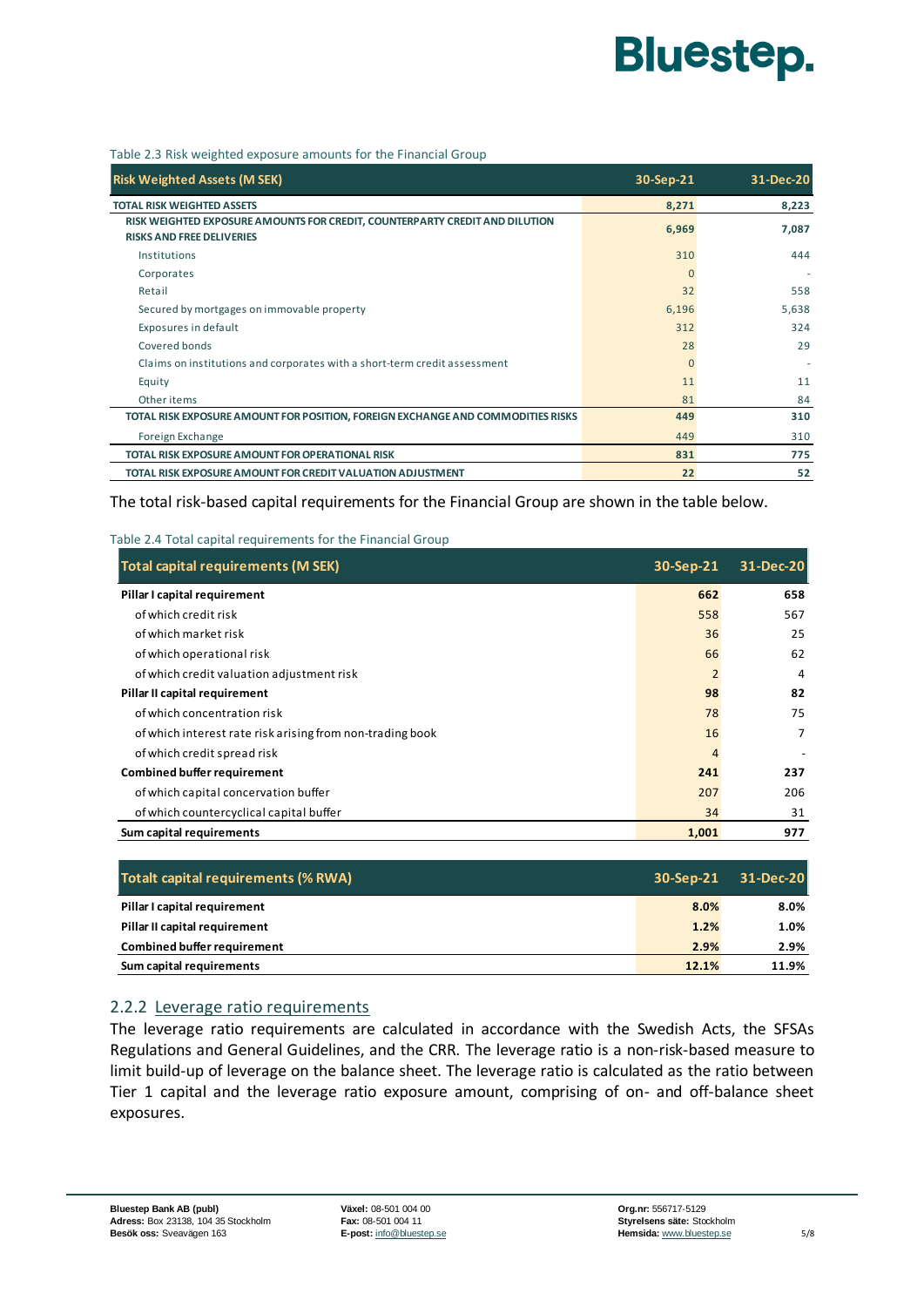

The table below shows the leverage ratio for the Financial Group, and indicates a sound leverage ratio level.

| Table 2.5 Leverage ratio for the Financial Group |           |           |
|--------------------------------------------------|-----------|-----------|
| Leverage ratio calculation (M SEK)               | 30-Sep-21 | 31-Dec-20 |
| Total Leverage Ratio exposure                    | 20,631    | 20,375    |
| Tier 1 Capital                                   | 1.766     | 1,617     |
| Leverage Ratio                                   | 8.6%      | 7.9%      |

The Bank shall meet a minimum leverage ratio requirement of 3% under the CRR as of 28 June 2021. The leverage ratio has increased in 2021, mainly driven by increased Tier 1 capital, and further enhanced by divestment of the Personal loan portfolio.

# **3 Liquidity Position**

This section addresses the liquidity situation of the Financial Group.

### **3.1 Liquidity risk management**

The liquidity risk management is based on having sufficient available liquidity and a strong funding base, and the liquidity strategy supports this by having sufficient liquidity reserve ("**LR**") at all times.

The liquidity risk management strategy specifies how liquidity risks should be managed to not exceed the set risk appetite, risk tolerance and risk limits. The fundamental objective of the liquidity strategy is to ensure that surplus funds should be invested securely in highly liquid instruments. Liquidity is invested in assets compliant under the Liquidity Coverage Ratio ("**LCR**") definitions at the time of acquisition.

The Head of Treasury is responsible for the day-to-day management of liquidity risk, and identifies, assesses, manages, monitors, controls, and reports liquidity risks for all relevant counterparties, investments and/or funding sources.

Despite the fact that the Bank operates in several countries, the liquidity decisions are cost-based, and the costs are calculated for liquidity and taken into account in the internal pricing and performance measures. The costs for liquidity reflect the current cost of refinancing and the cost incurred to maintain a liquidity reserve.

Assets and liabilities (for on- and off-balance sheet items) are placed into different time-buckets, from one day up to over 18 months. When calculating the efficiency of the liquidity reserve, all net cash outflows are calculated and the cumulative calculated net cash flow value over time determine the maximum time horizon the liquidity buffer could cover such outflows (i.e. survival horizon).

Identified liquidity risks are continuously monitored to ensure that the management and controls of risks are effective, and that the risks and risk profile are within set risk appetite, risk tolerance, and risk limits. The monitoring is mainly performed by daily monitoring of key risk indicators (e.g. LR ratios in relation to retail deposits or total liabilities, deposit in- and outflows etc.) in the Treasury function's internal models and planning tools and the treasury system. If any of the liquidity ratios falls to a stressed level, the Contingency Funding Team will be notified, the underlying reason for the stressed level identified and appropriate responses implemented as needed.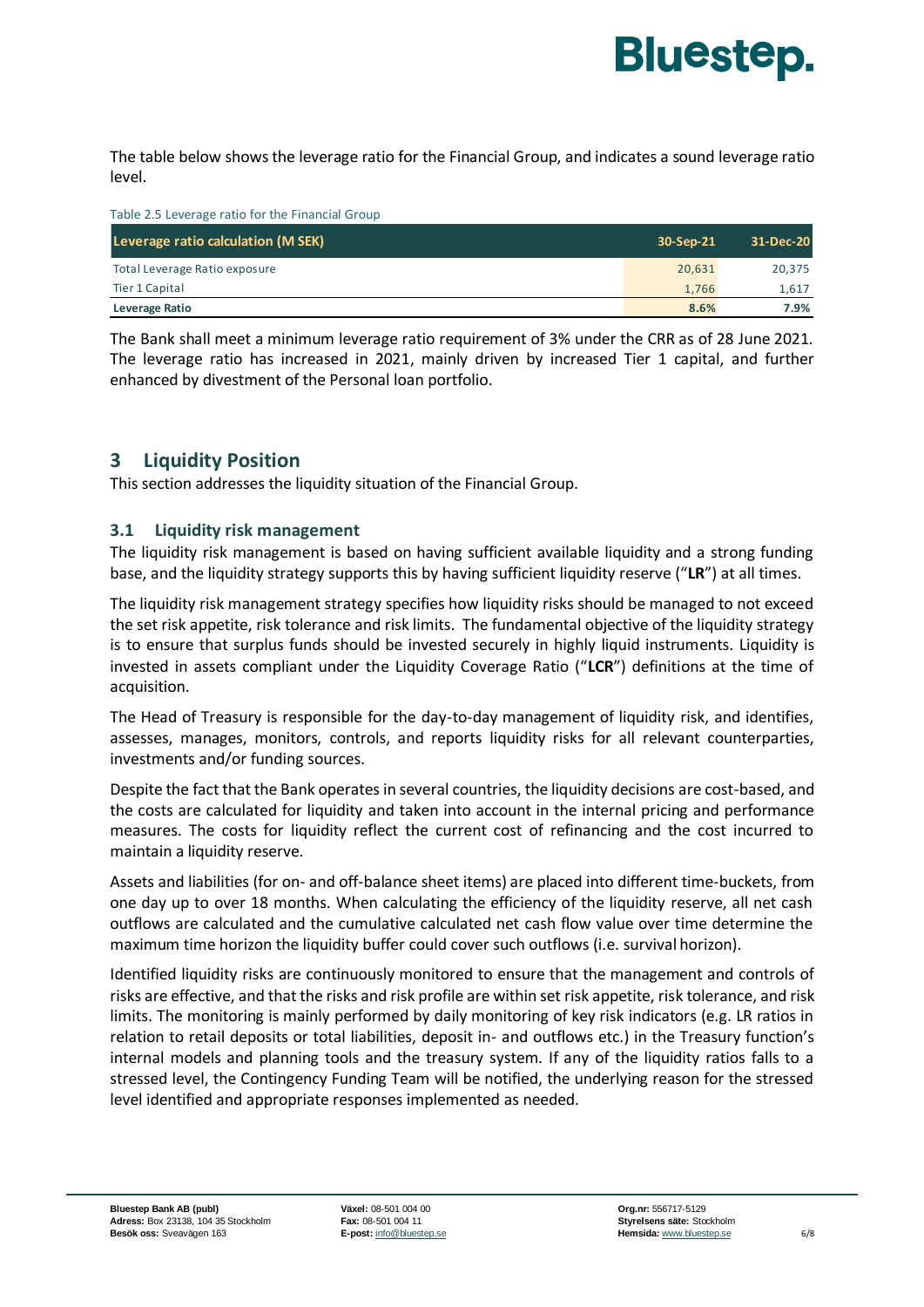

Control of liquidity risk ensures a sound liquidity risk management. The Treasury function performs own risk controls, and the Risk Management function performs independent controls, of liquidity risk including the liquidity risk level and validation of models for liquidity risk.

Sensitivity analysis, stress tests and scenario analysis are performed to manage liquidity under stressed conditions. Under the stress tests, it is assumed no access to unsecured market financing, and that the general public will make substantial deposit withdrawals. If existing credit facilities are utilised as a part of the funding, undrawn portions of them shall be excluded from the final liquidity calculation. The stress tests are based on the current risk profile, varying degrees of stress and duration and take into consideration both firm-specific and market-related stresses, scenarios should be tested both individually and in combination, and take into consideration intraday liquidity and the need for liquidity for time-critical payments.

#### **3.2 Liquidity planning**

The liquidity contingency planning enables rapid responses to mitigate the risks related to the size of liquidity reserve, and addresses the range from low-impact to high-impact events as well as outlining the response to unforeseen liquidity shortfalls. The aim is to enable to take advantage of the most economical funding sources as appropriate to manage the interest rate risk, FX risk and funding costs.

Available funding sources that could be used are, for example, share capital/shareholders contributions, Tier 1 and Tier 2 instruments, retail deposits, issuing covered bonds or senior preferred bonds, contracted credit facilities in secured or unsecured form, placing senior notes (e.g. RMBS) to investors, excess liquidity reserve, and selling alternative assets that the Bank owns.

#### **3.3 Liquidity metrics**

The LCR for the Financial Group is shown in the table below, and is well above the regulatory minimum LCR requirement of 100%.

| Liquidity Coverage Ratio (M SEK)                  | 30-Sep-21 | 31-Dec-20 |
|---------------------------------------------------|-----------|-----------|
| <b>Liquidity Coverage Ratio</b>                   | 445%      | 439%      |
| High quality liquid assets                        | 1,046     | 1,076     |
| <b>Total Outflows</b>                             | 941       | 981       |
| Outflows from retail deposits                     | 795       | 940       |
| Other outflows                                    | 146       | 41        |
| Total inflows (Max 75% of total outflows)         | 706       | 736       |
| Inflows from retail customers, lending activities | 201       | 211       |
| Other inflows                                     | 1.273     | 1.700     |

Table 3.1 Liquidity coverage ratio for the Financial Group

The table below shows the composition of the liquidity reserve.